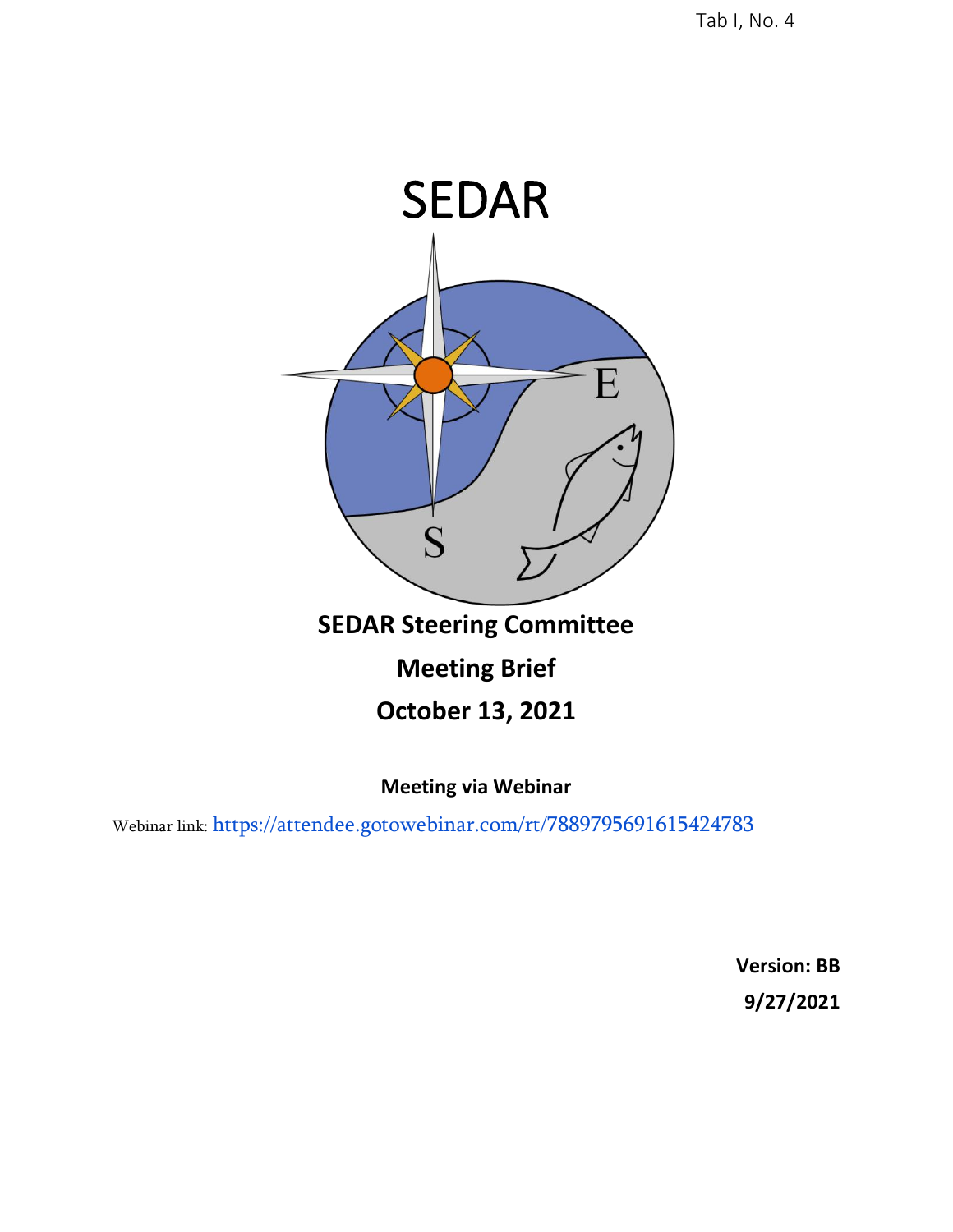## [Table of Contents](https://attendee.gotowebinar.com/rt/7889795691615424783)

#### **DOCUMENTS**

Attachment 1: May 2021 Draft Meeting Summary

- Attachment 2: SEDAR Projects Update October 2021
- Attachment 3: Research Track/Operational Assessment/Topical Working Group Guidance Document
- Attachment 4: SEDAR Projects List
- Attachment 5: Modifications to the Project Planning Grid from the October 2020 Steering Committee Summary and Follow-Up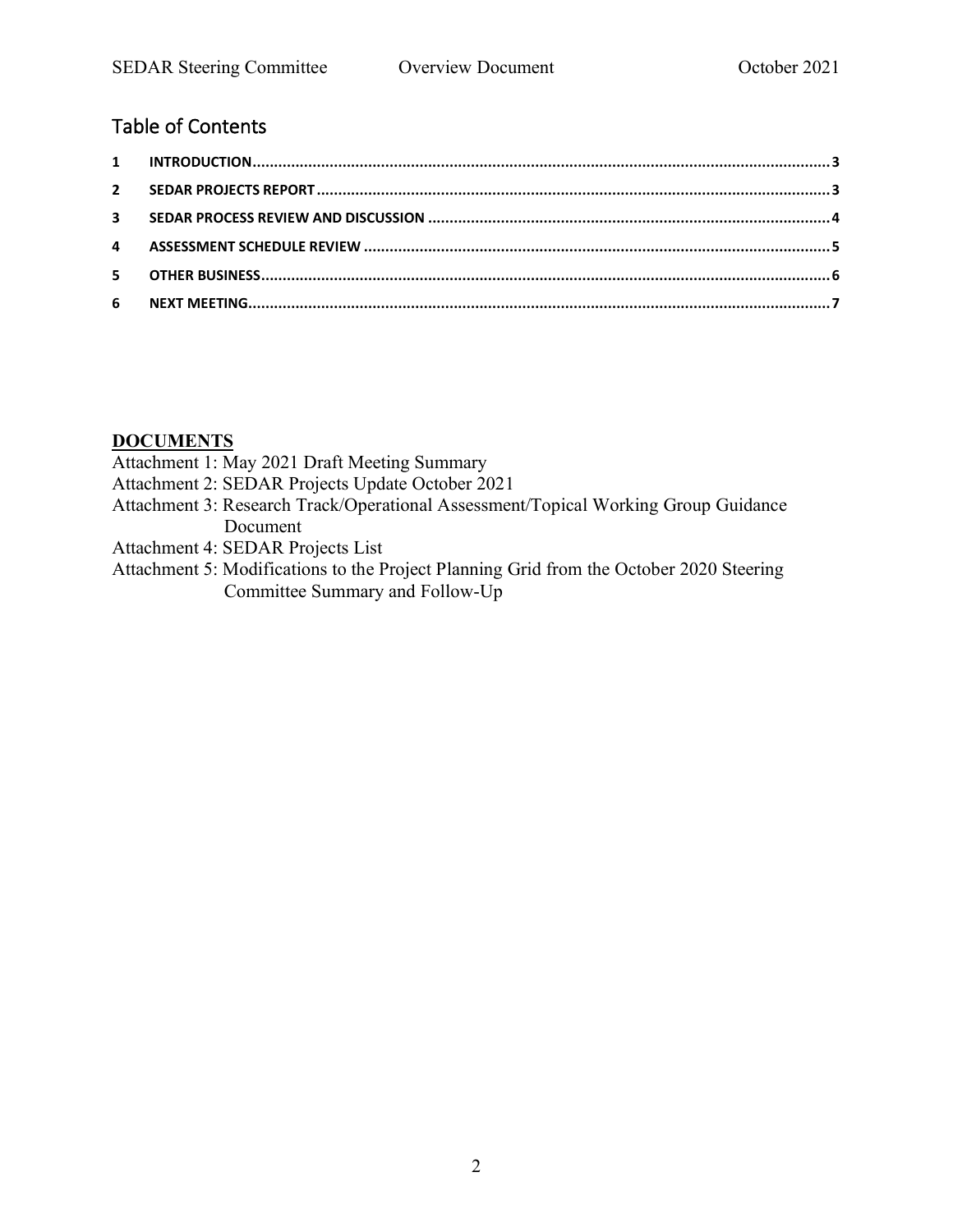## <span id="page-2-0"></span>1 Introduction

#### <span id="page-2-2"></span>1.1 Documents

- Agenda
- Attachment 1. May 2021 Draft Meeting Summary

#### 1.2 Action

- Introduction
- Review and Approve Agenda
- Approve Meeting Summary

## <span id="page-2-1"></span>2 SEDAR Projects Report

### 2.1 Documents

<span id="page-2-3"></span>Attachment 2. SEDAR Projects Update September 2021

### 2.2 Summary

The projects report (Attachment 2) provides a summary of current and recently completed SEDAR assessment projects.

Highlighted project developments:

- SEDAR 68 Gulf of Mexico and Atlantic Scamp: The SEDAR 68 Review Workshop was held virtually August 30-Sept 3, 2021. Overall, the assessments were well received, though the RW Panel did request modifications that resulted in new base model configurations for both assessments. The final Stock Assessment Reports are on track to be released by the October 1, 2021, deadline.
- SEDAR 72 Gulf of Mexico Gag Grouper: The final Stock Assessment Report for Gulf of Mexico Gag Grouper was released on 27 August 2021. The report was reviewed by the GMFMC SSC at its September 2021 meeting.
- SEDAR 74 -Gulf of Mexico Red Snapper: The Stock ID Process held a Scoping webinar in November 2020, and three Stock ID discussion webinars were held between May and July 2021. The final Stock ID Report was released on August  $20<sup>th</sup>$ . After the release of the report, the SEFSC requested that additional discussions be held to clarify the consensus recommendation of the CPUE/Landings workshop that was stated in the report. An additional webinar will be held on October  $6<sup>th</sup>$  to discuss this issue.
- COVID-19 Impacts to ongoing projects:
	- o SEDAR 74 -Gulf of Mexico Red Snapper: The Data Workshop for S74 was scheduled to be held in-person November 1-5, 2021. Given the inability of NMFS staff to travel, and the high proportion of other virtual attendees, it was the Gulf Council's request that this workshop be moved to the earliest convenient date in 2022 to better facilitate a greater proportion of in-person attendance. With red snapper being one of the most socially and economically important species in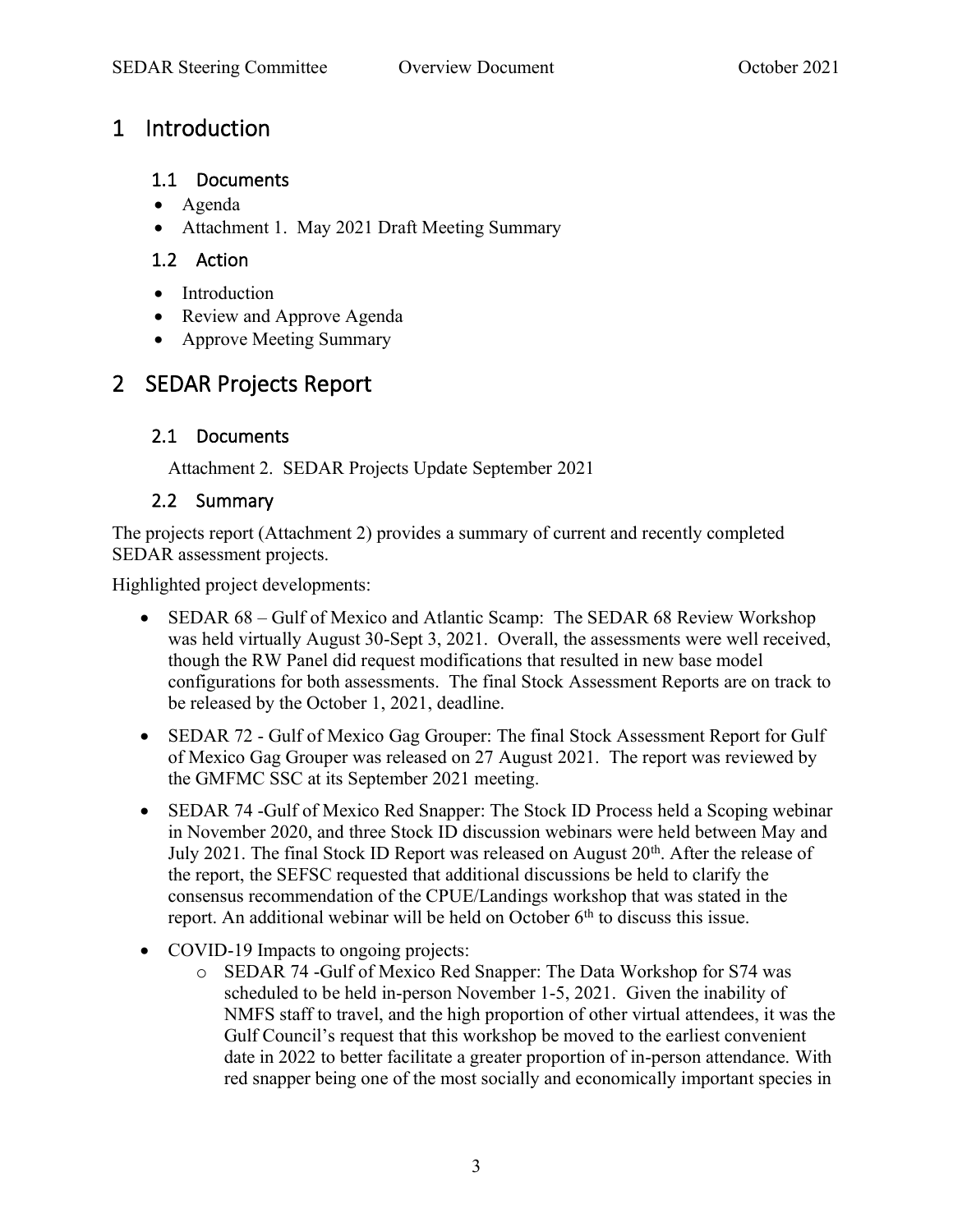the Gulf of Mexico, the Gulf Council felt it only best to try to bolster the inperson attendance by both scientists and fishermen.

The SEFSC reviewed the current activities schedule and determined that the Data Workshop will be rescheduled for May 2-6, 2022. The assessment is now slated to be completed in May 2023.

• SEDAR 77 – HMS Hammerhead Sharks: The Data Workshop for S77 was scheduled to be held as an in-person meeting in Charleston, SC December 13-17, 2021. Given the rise in COVID cases and the inability of NMFS staff to travel to attend, the DW has been moved to a virtual format to be held the original week. This should not impact the overall Project Schedule.

### 2.3 Action

<span id="page-3-1"></span>• Informational; none required

## <span id="page-3-0"></span>3 SEDAR Process Review and Discussion

### 3.1 Documents

Attachment 3. Research Track/Operational Assessment/Topical Working Group Guidance Document

## 3.2 Summary

- The SEDAR 68 Scamp Review Workshop was held via webinar August 30-September 3, 2021. Overall, the assessments were well received, though the RW Panel did request modifications that resulted in new base model configurations for both assessments. The reports are on track to be released by the 1 October 2021 deadline. Once released, this will be the completion of the Pilot Research Track.
- During discussions between the Review Panel and the Analytic Team, there appeared to be a lack of clarity regarding what was expected during the Review Process, what product should result, and what analyses and modifications could be explored during the Operational Assessment component to follow.

According to the Guidance document:

- The goal of a Research Track assessment is to produce a robust assessment tool that is thoroughly documented and independently peer-reviewed. The Review Panel is tasked with recommending a base configuration for review by the Cooperator's technical body. The base configuration serves as the foundation for subsequent Operational Assessments.
- The purpose of an OA is to provide analyses to support management advice with up-to-date data. The previously peer-reviewed assessment model is applied to the most recent data. Requests to incorporate compelling new information must be included in specific ToRs. A brief report should be provided that provides management quantities and addresses the TORs.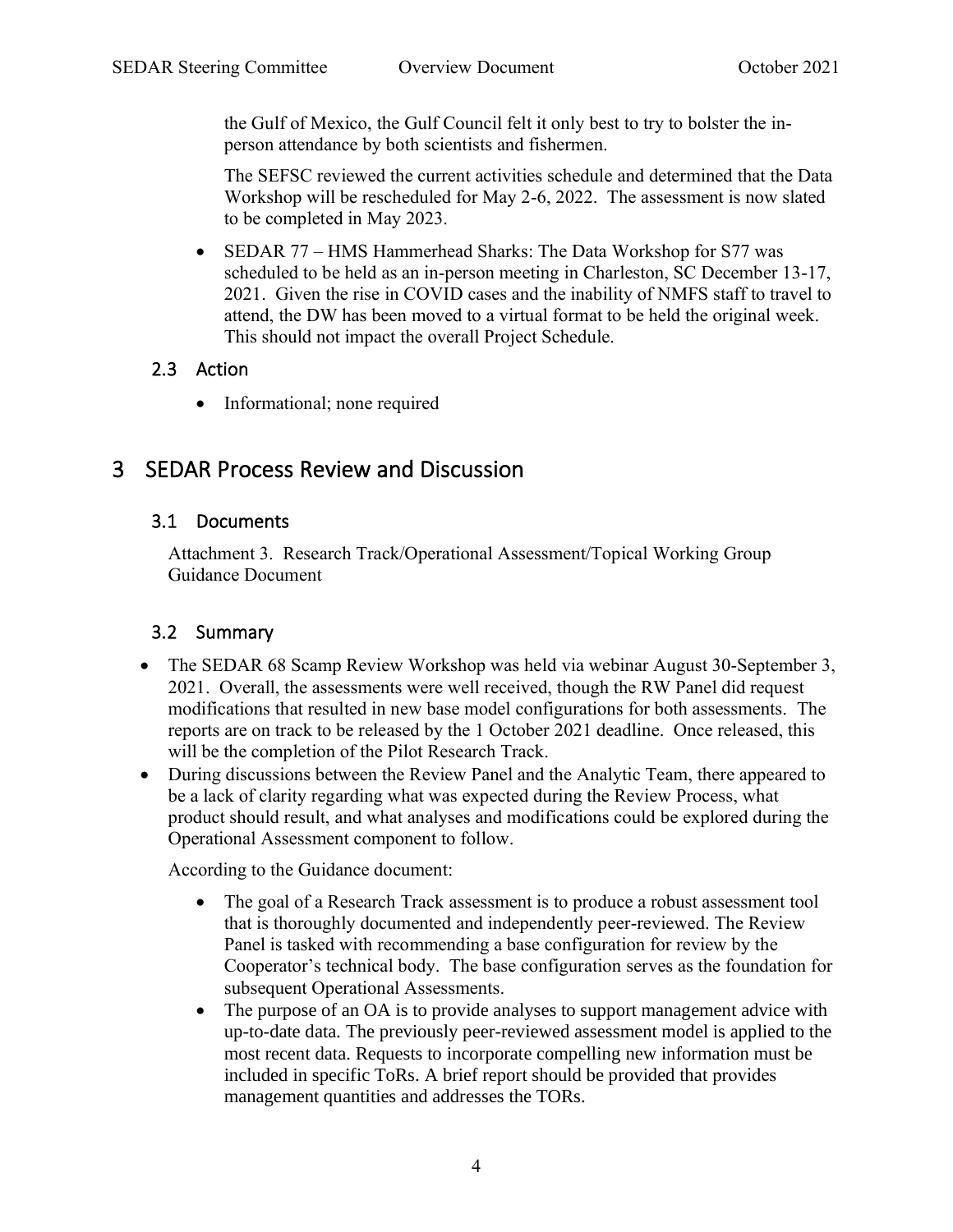- In the case of OAs that immediately follow an RT, any departures from the approved RT should be rare and include only the most compelling recommendations made during the CIE or SSC reviews.
	- There is no Statement of Work (SoW) for this process. The corresponding ToRs should be negotiated between the Cooperators and lead analytic agency immediately following the SSC review.
	- This OA should be completed within 6 months, though it may take slightly longer for first time assessments.

The Committee is asked to discuss if changes to this approach need to be considered.

#### 3.3 Action

• Discussion of the Research Track and Operational Assessment Process

## <span id="page-4-0"></span>4 Assessment Schedule Review

#### 4.1 Documents

<span id="page-4-1"></span>Attachment 4. SEDAR Projects List

Attachment 5. Modifications to the Project Planning Grid from the May 2021 Steering Committee report

Attachment 6: SOWs

#### 4.2 Summary

- The Master Scheduling meeting with SEDAR and SESFC for 2023 planning was held in July 2021.
	- o All assessments identified by the Steering Committee to be held in 2023 were successfully added to the schedule.
	- o The OAs for S68 Gulf of Mexico and Atlantic Scamp needed to be fit into the 2022 schedule. That was challenging as most of the available time was already allocated to the 2022 assessments. The Gulf of Mexico Scamp OA will take place between January and August 2022. The Atlantic Scamp OA is scheduled to occur between January and November 2022. Both OA schedules are outside the guidance for timing of OAs following a Research Track that was provided to the Committee at the May 2021 meeting:

*Discussion regarding the timing of an OA which immediately follows a RT clarified that the OA should be completed within 4-6 months of the Cooperator's technical body review. It was acknowledged that it may take longer for a firsttime assessment, as there may be more topics to address once the feedback from the Review Panel and Cooperator technical body is received. It was also noted*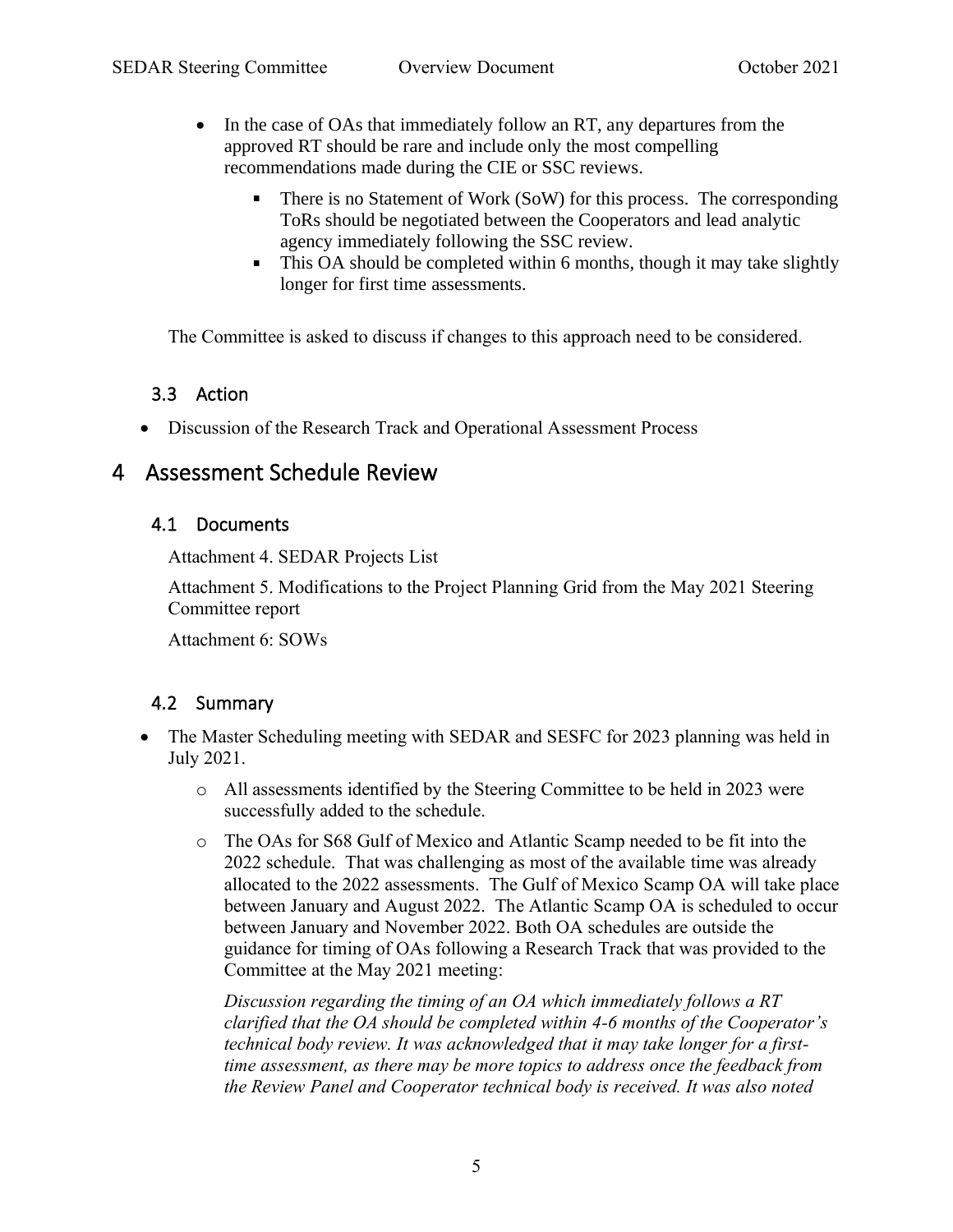*that it may not be possible to address every issue raised by the review bodies in that time frame.* 

- CFMC: The SEFSC and the CFMC determined that a Benchmark assessment for Puerto Rico Yellowtail Snapper and USVI Stoplight Parrotfish can be conducted in 2023, and that was added to the schedule during the Master Scheduling call.
- GMFMC Schedule Update: The GMFMC requested that the Southeast Fisheries Science Center complete a data triage on the three species of tilefish currently included in the Council's tilefishes complex: golden tilefish, blueline tilefish, and goldface tilefish. This data triage should determine whether the three species should be assessed together, or whether the data available can support assessments on the three species individually. Given the need to complete this data triage prior to moving forward with the next tilefish assessment, the GMFMC will request moving the assessment to 2025 in order to accommodate the timeliness of this request and benefit all parties involved.
- SAFMC Schedule Update: The SAFMC requests that a Red Snapper Research Track assessment be prioritized to begin in 2025. This will likely require the White Grunt RT be postponed.
- HMS Schedule Update: The HMS Division requests a Research Track assessment for Spinner, Bull, Tiger, and Finetooth sharks, to begin in 2024.
- Chair Porch will provide the Committee an update on the ongoing Gulf of Mexico Shrimp Working Groups.
- The Committee is asked to review the project schedule for 2024 and provide priorities for 2025 and beyond.

### 4.3 Action

- Consider any needed modifications to the 2023 Projects
- Review 2024 Priorities
- <span id="page-5-1"></span>• Consider long-term priorities (2025/2026)

## <span id="page-5-0"></span>5 Other Business

#### • Potential Rise in Travel Expenses and its Impact on the SEDAR Budget Outlook

During the May 2021 Steering Committee meeting, the Committee requested that SEDAR Staff, working with SAFMC Staff, provide information on the potential increase in travel expenses. It was assumed that several meetings would be well in the planning stages for Fall 2021, and Staff would have data to inform this discussion. As the global pandemic continues to hamper our ability to meet in person, those Fall meetings have been postponed or moved to virtual.

With that information in mind SA Council Staff pulled together the following table for your consideration: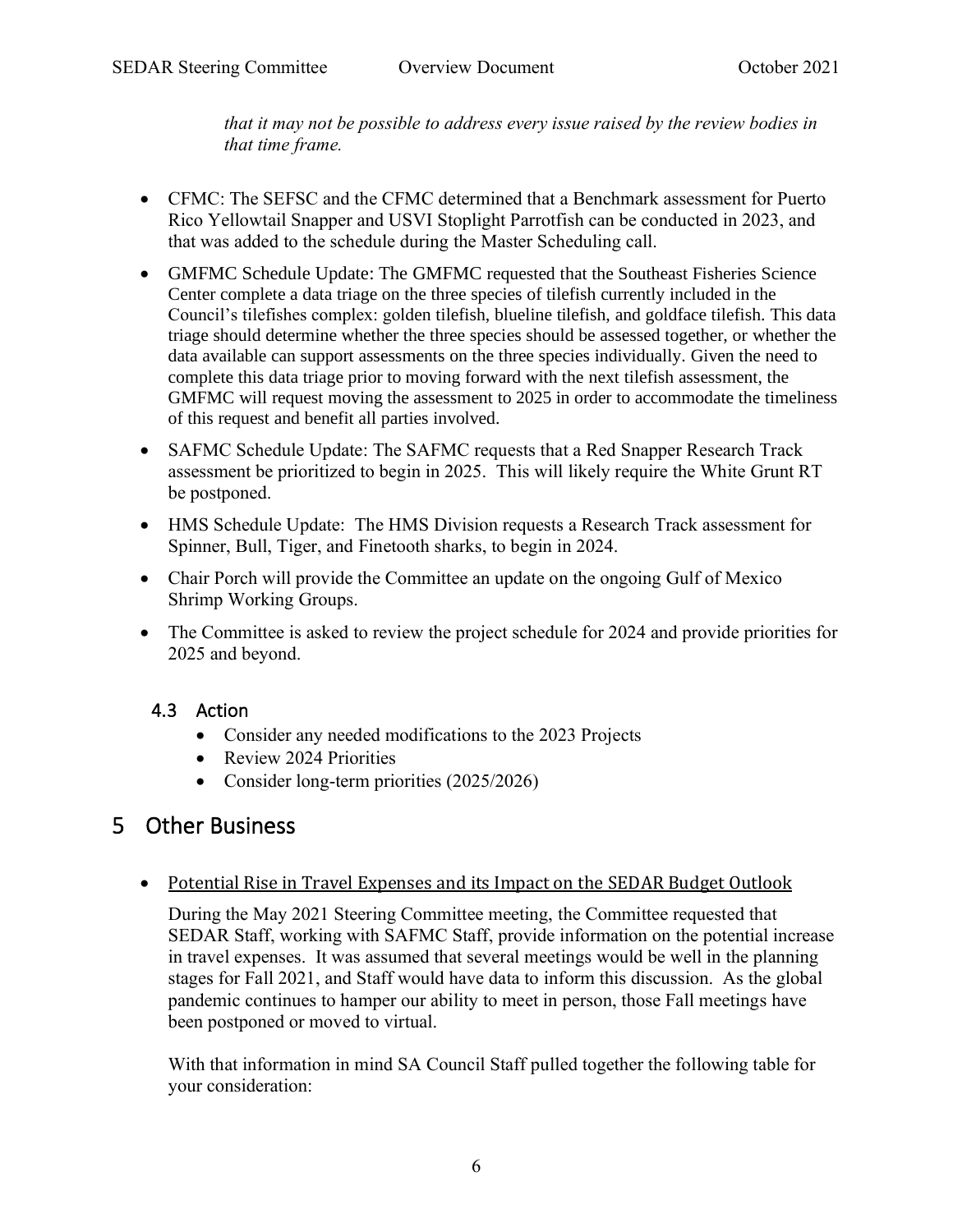| <b>Budget Year</b> | Travel Est. | % of Budget |
|--------------------|-------------|-------------|
| 2021               | 149.449     | 25%         |
| วกวว               | 162.233     | 77%         |

This is assuming that the SEDAR budget remains level at \$600,00

Overall, it appears that the estimated travel expenses are in line with the budgeted amounts for 2022.

#### • Update on Fishery- Independent Indices Procedural Workshop In-Person workshop options

SEDAR Staff convened the Steering Committee for PW08 to discuss options for the January meeting given the current concerns that NOAA has regarding SEFSC staff's ability to travel. The Committee suggested we explore options to postpone the in-person workshop to April 2022 as a final attempt to hold an in-person workshop with as many in-person attendees as possible. The meeting has been rescheduled to April 19-21, 2022. If the meeting is not able to be held in-person at that time, the meeting will be held virtually.

#### 5.1 Action

<span id="page-6-1"></span>• None

## <span id="page-6-0"></span>6 Next Meeting

The Committee is asked to make scheduling recommendations and suggest topics for the next meeting. Based on past practices, the next meeting would be a webinar-based meeting in May 2022.